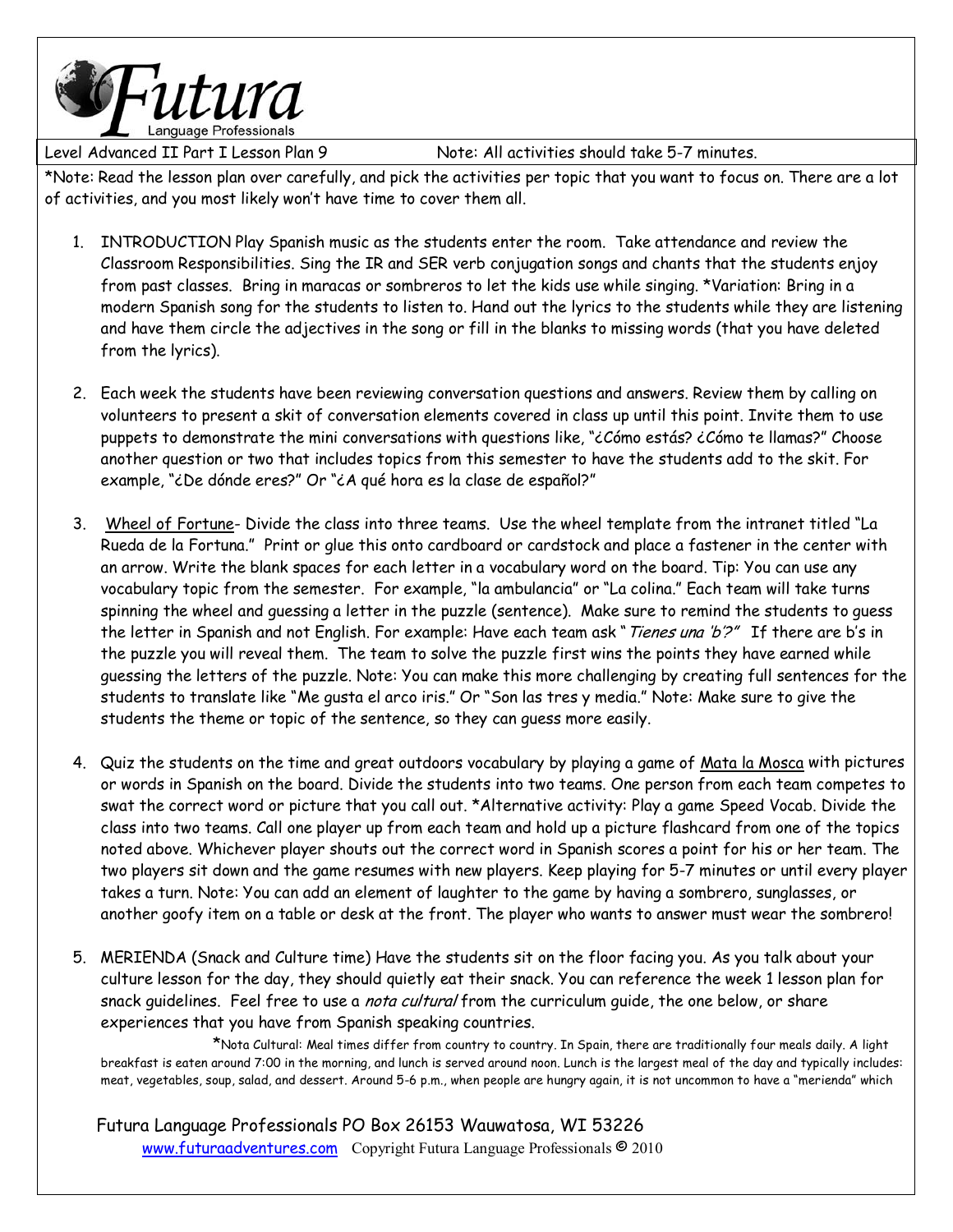

translates as a "snack." The *merienda* is usually a sandwich or piece of pie, something to tide people over until dinnertime. It is common to have the merienda in a café or restaurant. Dinner is the second largest meal of the day and is not eaten until 9:00 p.m.

Let the students know in Latin American countries like México, the meal schedule is similar, but slightly different. The breakfast is small and can be eaten up until about 11:00 a.m. Lunch is the largest meal of the day and is usually around 2:00 p.m. Explain to the students that in many Latin American countries students leave school to go home for lunch since it is such an important meal. Lunch (almuerzo) is typically two hours even for business people. Let them know that after the lunch many people in Latin America have a siesta, or nap. Explain to them that after this the students would return to school. So, their school day would go much later than here in the United States due to the break in the middle of the day. See if the students would enjoy a schedule like this! Their dinner is usually 7:00 p.m. or later and is also very small. See if the students can tell you in Spanish what times they usually eat breakfast, lunch, and dinner!

- 6. Comprehensive Activity: Use all of the flashcards you have created for the different themes covered this semester for this activity. Grouping Game- Divide the class into two teams. Give each team a set of about 15 flashcards. Make sure each set of flashcards has words from the different themes like: transportation, the great outdoors, adjectives, classroom commands, SER verb conjugations, and the IR verb conjugations. Have the teams race to separate the flashcards into the appropriate themes. Students must separate the correct vocabulary words into six different piles. Whichever team does this correctly the fastest wins. Have each team call out the Spanish words from each pile for additional reinforcement. \*Extra Practice: Now that they have the vocabulary separated, have the students race to create three sentences using the flashcards they have. For example: "Somos inteligentes y interesantes." Or "Voy al río en bicicleta." They can put the flashcards in the order of the sentence. Once the teams are done have them read the sentences out loud. Note: For the younger students, use picture flashcards and have the students read the sentences out loud. \*Variation: Scattegories- Divide the class into two teams. Give each team a blank piece of paper. Call out a theme or topic from this semester.The teams will race to write down or draw as many vocabulary words from the category as they can think of. Give the students two minutes and then call *Basta!* Have one team read off the words in Spanish that they came up with. The other team should check their list for similar answers. The students will only get points for words listed that the other team didnít have. Help the students with the scores. Play another round until the 5-7 minutes are up. Award the winning team stickers or pesos.
- 7. Comprehensive Review IR verb with Transportation: Make me a sentence game- Make flashcards with selected subject pronouns, conjugations of ir, transportation places, and modes of transportation. Divide the students into four groups. One group will have the subject pronoun cards, one will have the conjugations of ir, one will have the transportation places, and the last will have the modes of transportation. When you call out a sentence the students in each group will figure out the matching part to the sentence. For example you can call out, "She goes to the gas station by car." The students with the "ella" flashcard, the "va" flashcard, the "la gasolinera" flashcard, and the "coche" flaschard come up to the front and make a sentence. Make sure they put the vocabulary in the correct order to make the sentence. Read the sentence together adding the "a" and "en".
- 8. Repaso del día- Play a game of Jeopardy to test the student's knowledge of the Advanced II Part I topics. First, divide your class into two teams, and then write each topic on the board followed by 10, 50, and 100. One person from each team will start by saying the topic name and the number of points the question they will be given is worth. The higher the points, the more difficult the question. You will then use the questions that correspond to the points/topics listed at the end of this lesson plan. (You can add your own additional questions if you would like.) If the student answers the question correctly, he or she scores a point for the team. If not, the other team has an opportunity to steal the point by answering the question correctly. Also, give the students the model sentence in Spanish. Ie: Topic name + por + number of points. Example: Los

 Futura Language Professionals PO Box 26153 Wauwatosa, WI 53226 www.futuraadventures.com Copyright Futura Language Professionals <sup>©</sup> 2010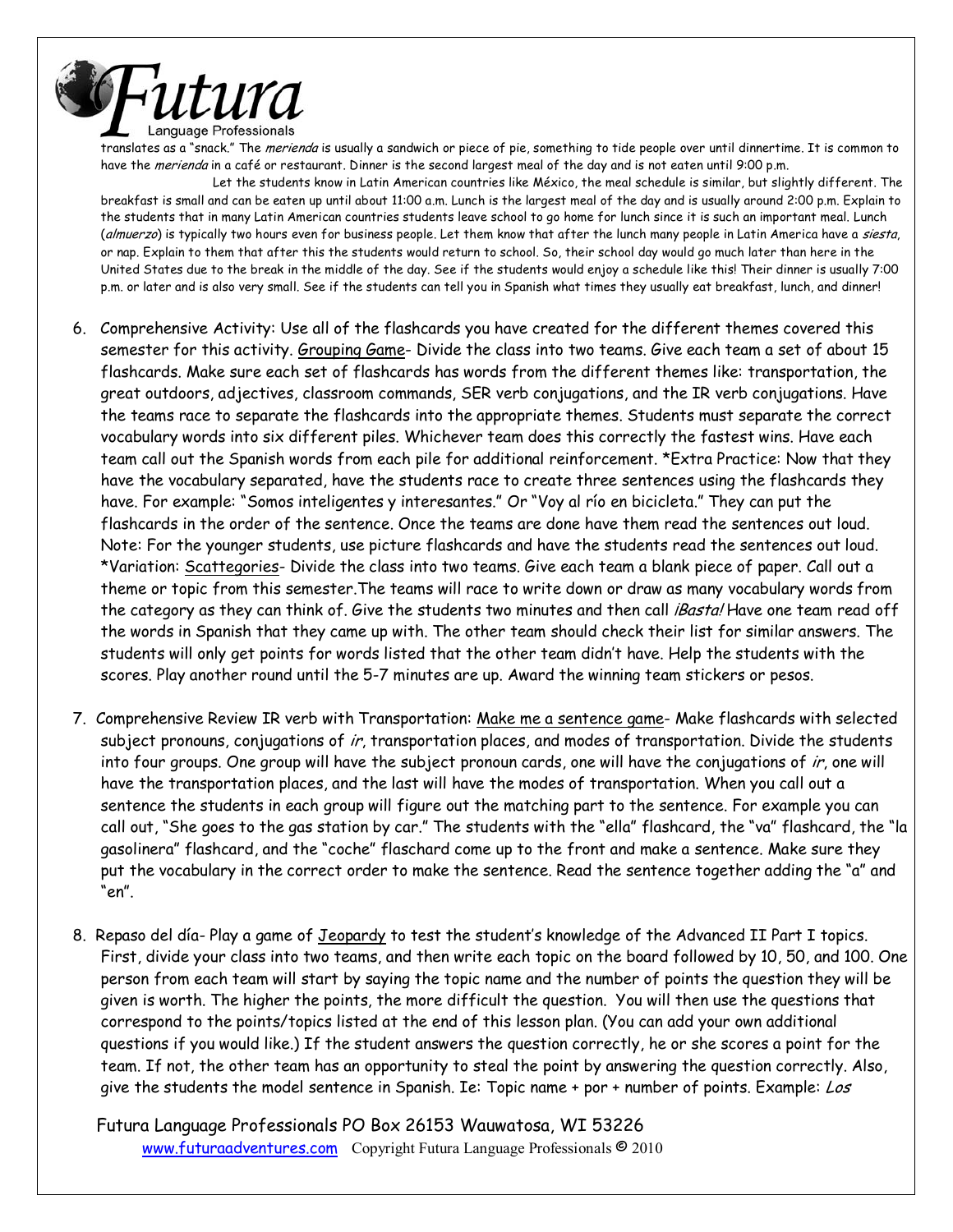

adjectivos por diez or Conjugations of Ir por cien. Be sure to bring in the questions below to class so that you are prepared.

9. CLOSING Sing the Adiós Amigos song to the tune of 'Frere Jacques' or another closing song you teach the class at the end of class as the students are cleaning and packing up. Hand out the newsletters and have the students say goodbye to you in Spanish before leaving. Make sure each student gets picked up by his or her parent or guardian and safely leaves your classroom.

## 10. Extra activities if there is more time...

- Conjugation Voleibol- Divide the class into two lines and have them sit facing each other. Each line is a team. Flip a coin to see which team will start. One person from that team will need to say a subject pronoun. Example: The first person says "ella". This player then rolls the ball to the other line. The team member that "catches" the ball must give the corresponding conjugation. Example: "va". If the player answers correctly, that team scores a point. The player that says a new subject pronoun and roles it to a different person. On the other hand, if the player doesn't answer correctly, the "throwing team" has the opportunity to steal the point away by answering correctly. Tip: Play changing the verb between IR and SER.
- Sentence Dice Game- Divide the class into two teams. Give each team two dice. For the first di, tape paper squares together to make a box. On each square you can write the Spanish vocabulary word or paste a picture. The vocabulary words can be places or modes of transportation. The second dice can remain a number dice. Tip: You can have a list of vocabulary words that each number on the di represents up on the board, instead of making a di. For example, if the students roll a two  $2 = e/$ autobús. Each team will also need a pencil and paper. Teams will roll the dice. They will need to make a sentence using the vocabulary word from the first di and will earn the number of points from the second di for that sentence. For example: If they rolled "el lago" and a five, a possible sentence could be "Yo voy al lago en autobús," and they would earn five points. If the team lands on the same vocabulary word twice, they will need to create a completely different sentence using that word. For example: another sentence for el lago could be Me gusta el lago. Have the teams race to a specific number of points like 20. The team that earns that number of points first wins. Once the students are done, have the both teams read their sentences to the class. Make sure to correct any grammar or pronunciation errors.

Jeopardy Questions/Topics\*The difficulty or the questions can be changed depending on the ability and age of your students.

Classroom Commands and Phrases

10- What is stand up in Spanish?

50- How do you ask what something is in Spanish?

100- Direct the class to listen to you and repeat after you.

SER verb conjugations

10- What does the verb SER mean in English and what types of sentences can you use this for? (Example: telling time, describing someone, telling where they are from, etc)

50- What does ćDe dónde eres? mean and how would you answer the question in Spanish?

100- Chant the SER verb conjugations or Sing the Ser song to the tune of London Bridges or the SER Cha Cha Cha. Great Outdoors

 Futura Language Professionals PO Box 26153 Wauwatosa, WI 53226 www.futuraadventures.com Copyright Futura Language Professionals © 2010